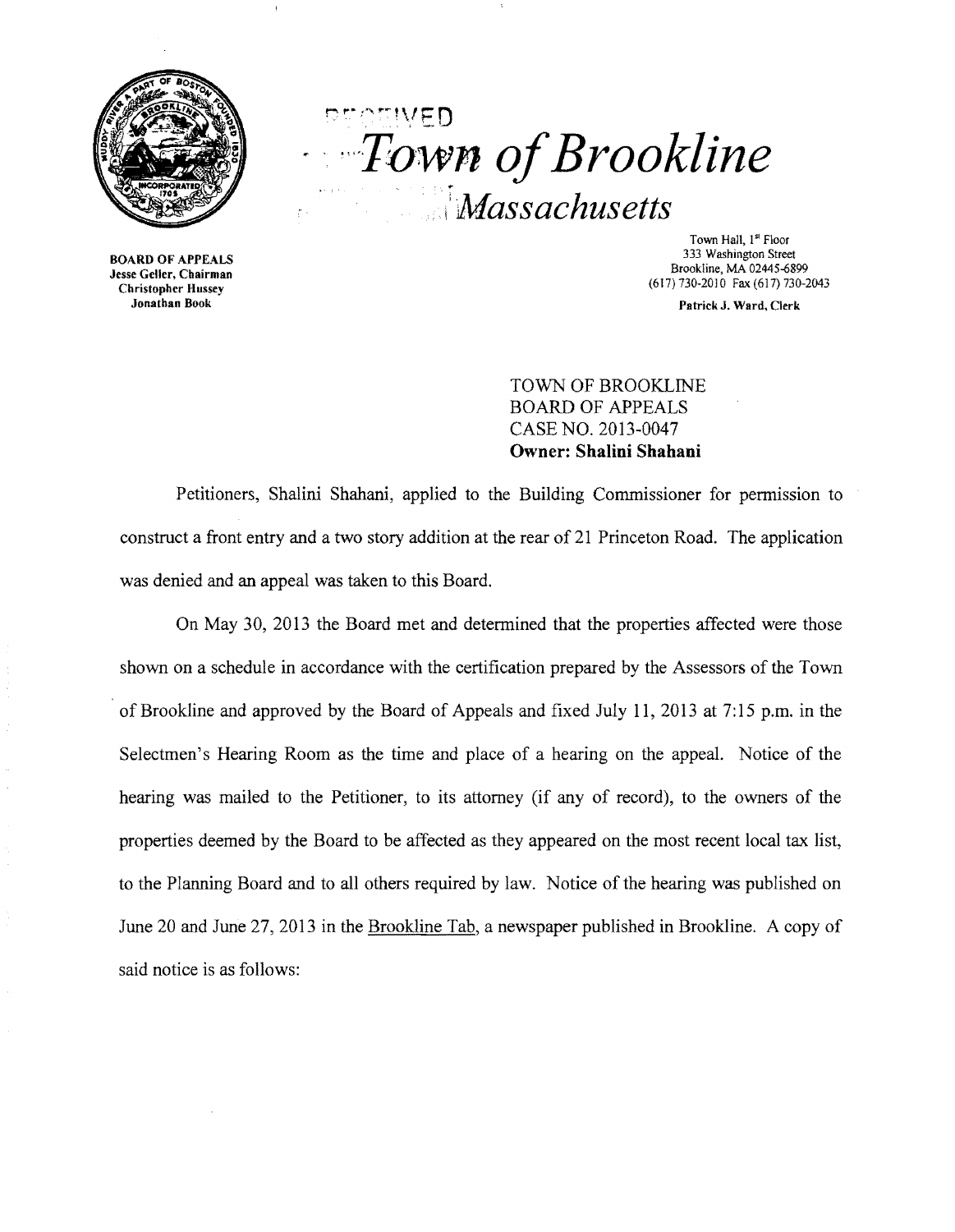### NOTICE OF HEARING

Pursuant to M.G.L. C. 39, sections 23A & 23B, the Board of Appeals will conduct a public hearing to discuss the following case:

Petitioner Shalini Shahani Owner: Shalini Shahani Location of Premises: 21 Princeton Road Date of Hearing: July 11, 2013 Time of Hearing:  $07:15$  p.m. Place of Hearing: Selectmen's Hearing Room, 6<sup>th</sup> Floor.

A public hearing will be held for a variance and/or special permit from

- 1. 5.09.2.j; Design Review
- 2. 5.22.3.3.b.1.bj Exceptions to Maximum Floor Area Ratio (FAR) for Residential Units

Of the Zoning By-Law to construct a front entry and 2 additions at the rear

### At 21 Princeton Road

### Said Premise located in a S-15 (Single-Family) residential district.

*Hearings, once opened, may be continued by the Chair to a date and time certain. No further notice will be mailed to abutters or advertised in the TAB. Questions regarding whether a hearing has been continued, or the date and time ofany hearing may be directed to the Zoning Administrator at* 617-734-2134 *or check meeting calendar at:http://calendars.town.brookline.ma.usIMasterTownCalandarI?FormID=158.* 

*The Town of Brookline does not discriminate on the basis of disability in admission to, access* to, or operations of its programs, services or activities. ~Individuals who need auxiliary aids *for effective communication in programs and services of the Town of Brookline are invited to make their needs known to Robert Sneirson, Town of Brookline, 11 Pierce Street, Brookline,MA* ~02445. *-Telephone* (617) *730-2328; TDD* (617) *730-2327; or e-mail*  atrsneirson@brooklinema.gov

> Jesse Geller Christopher Hussey Jonathan Book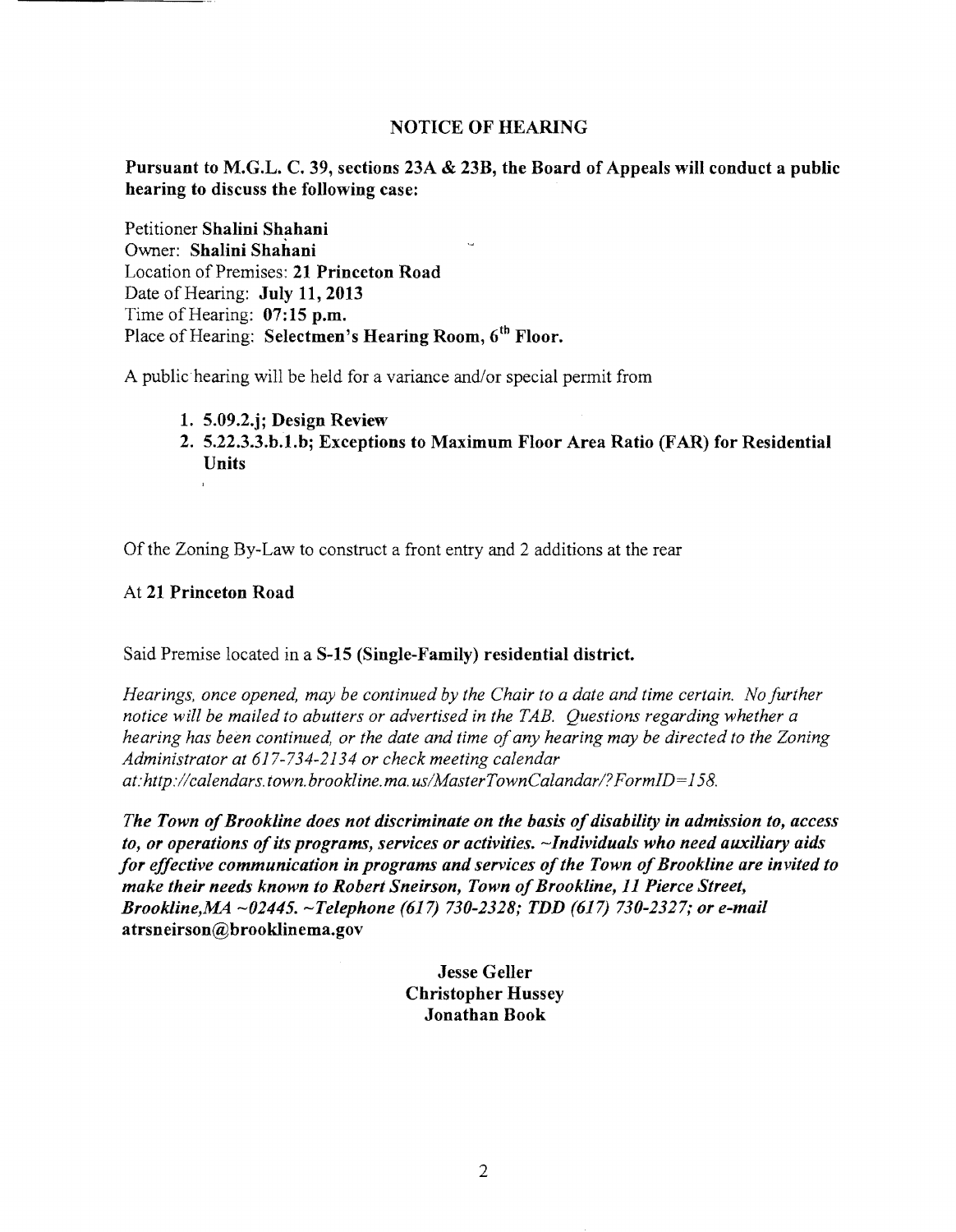At the time and place specified in the notice, this Board held a public hearing. Present at the hearing was Chairman Mark Zuroff and Board Members, Christopher Hussey and Avi Liss. Petitioner, Shalini Shahani, presented the case.

Ms. Shahani described the property as a single-family dwelling that was built in 1922. The dwelling is a two-story structure that was constructed with a brick exterior and a slate roof. The dwelling appears to be one of the smaller structures on Princeton Road in both bulk and total floor area. The neighborhood is comprised of single-family dwellings.

Ms. Shahani said she is proposing to construct a two-story addition at the rear of the dwelling. The proposed addition will increase the total floor area by 1,859 square feet. The addition will allow the applicant to create a family room and relocate the kitchen. After construction the dwelling will have a total of seven bedrooms and four bathrooms.

The Chairman asked if anyone in attendance would like to speak in favor of the petition. No one rose to speak.

The Chairman asked if anyone in attendance would like to speak in opposition to the proposal. No one rose to speak.

The Chainnan called upon Tim Richard, Planner, to deliver the comments of the Planning Board.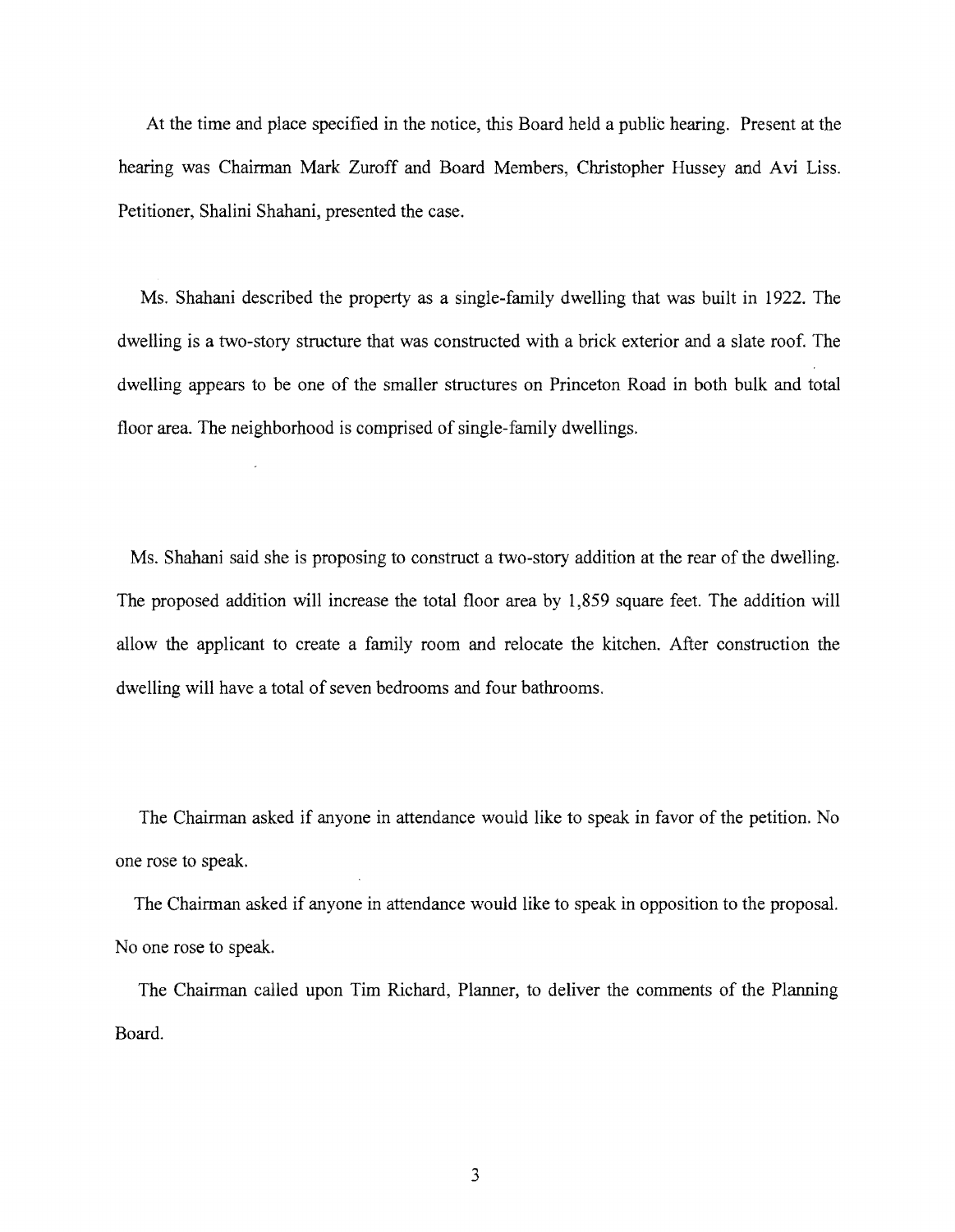# FINDINGS

### FINDINGS Section 5.09.2.j – Design Review

a. Preservation of Trees and Landscape – The proposal will not affect any trees located on the property.

 $b.$  Relation of Buildings to Environment  $-$  The addition is on expected to negatively impact the environment.

c. Relation of Buildings to the Form of the Streetscape and Neighborhood – The addition is in the rear of the dwelling, and will not impact the streetscape or neighborhood.

d. Open Space – The property will continue to meet the open space requirement after construction of the addition.

Section S.22.3.b.1 - Exceptions to Maximum Floor Area (FAR) for Residential Units

| <b>Dimensional Requirements</b> | <b>Required</b> | Existing | Proposed | Relief          |
|---------------------------------|-----------------|----------|----------|-----------------|
| <b>Total Floor Area</b>         | 4,800           | 3.832    | 5,691    | Special Permit* |
| <b>Floor Area Ratio</b>         | .25             | .19      | .29      | Special Permit* |
| <b>Percent of Allowed FAR</b>   | 100%            | 76%      | 116%     | Special Permit* |

\*Under Section S.22.3.b. J, the Board of Appeals may by special permit grant permission to construct an exterior addition that is less than or equal to 20% of the permitted gross floor area.

Mr. Richard said the Planning Board is supportive of this proposal. The addition will allow more usable floor area to a dwelling that is smaller than what is allowed in this zoning district. The addition will not negatively impact the neighborhood, furthermore, the addition will be constructed nearly 100' from the rear property line.

## Therefore, the Planning Board recommends approval of the plans by I.S. Hernandez Design Services, dated *S17/13,* subject to the following conditions:

- 1. Prior to the issuance of a building permit, the applicant shall submit final plans and elevations indicating all salient dimensions and materials shall be submitted subject to the review and approval of the Assistant Director of Regulatory Planning.
- 2. Prior to the issuance of a building permit, the applicant shall submit a final landscape plan subject to the review and approval of the Assistant Director of Regulatory Planning.
- 3. Prior to the issuance of a building permit, the applicant shall submit to the Building Commissioner for review and approval for conformance to the Board of Appeals decision: 1) a final site plan stamped and signed by a registered engineer or land surveyor; 2) final building elevations stamped and signed by a registered architect; and 3)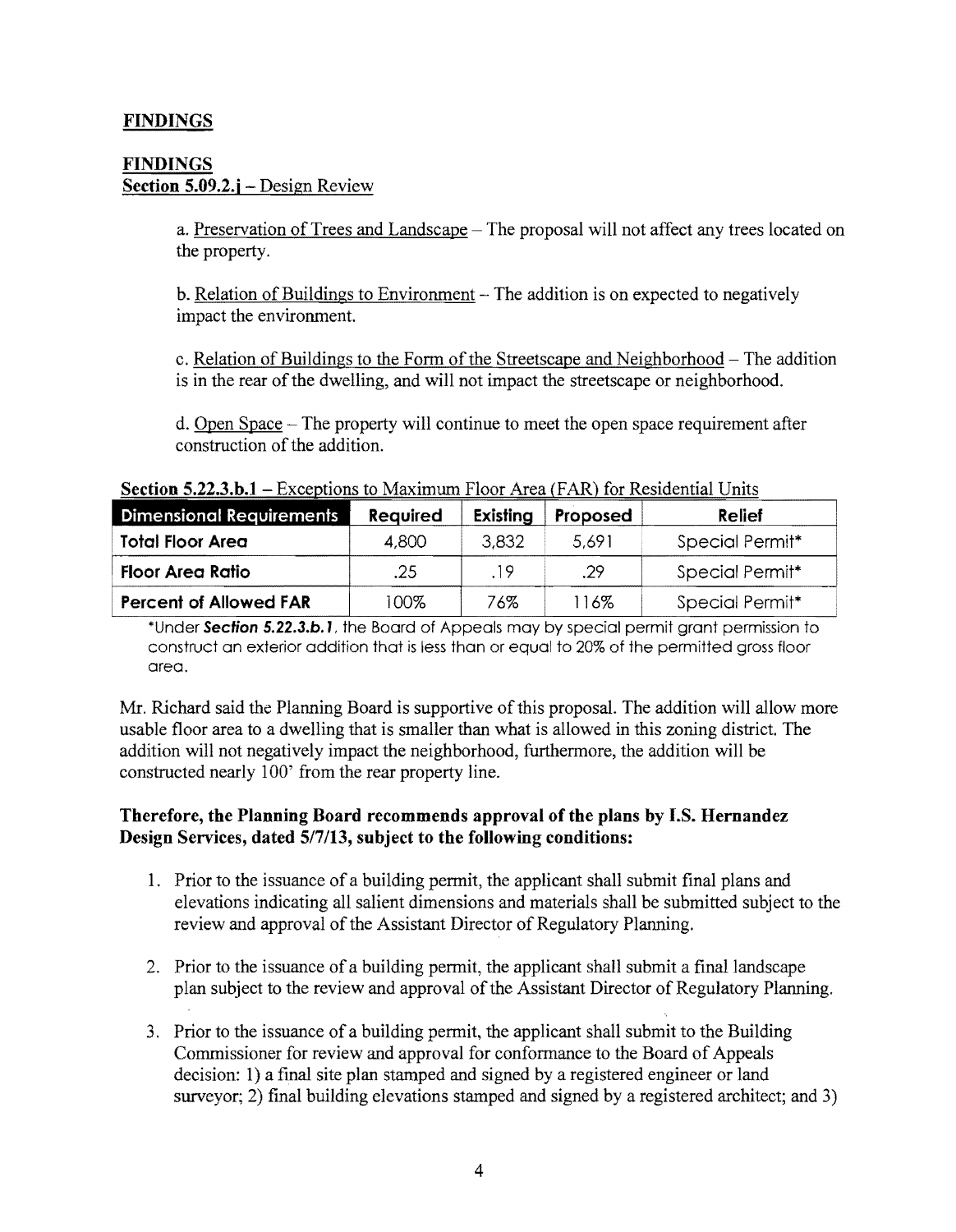evidence that the Board of Appeals decision has been recorded at the Registry of Deeds.

The Chairman called upon Mike Yanovitch, Chief Building Inspector, to deliver the comments of the Building Department. Mr. Yanovitch said the Building Department concurs with the Planning Boards report and recommendations. He said the Building Department has no objections to the request for relief.

The Board deliberated on the merits of special permit relief. The Board voted unanimously the requirements for the grant of a special permit for **5.09.2.j, 5.22.3.h.1.h,** were met. The Board made the following specific findings pursuant to said **Section 9.05:** 

a. The specific site is an appropriate location for such a use, structure, or condition.

b. The use as developed will not adversely affect the neighborhood.

c. There will be no nuisance or serious hazard to vehicles or pedestrians.

d. Adequate and appropriate facilities will be provided for the proper operation of the proposed use.

Accordingly, the Board voted unanimously to grant the requested relief subject to the following conditions:

I. Prior to the issuance of a building permit, the applicant shall submit final plans and elevations indicating all salient dimensions and materials shall be submitted subject to the review and approval of the Assistant Director of Regulatory Planning.

5